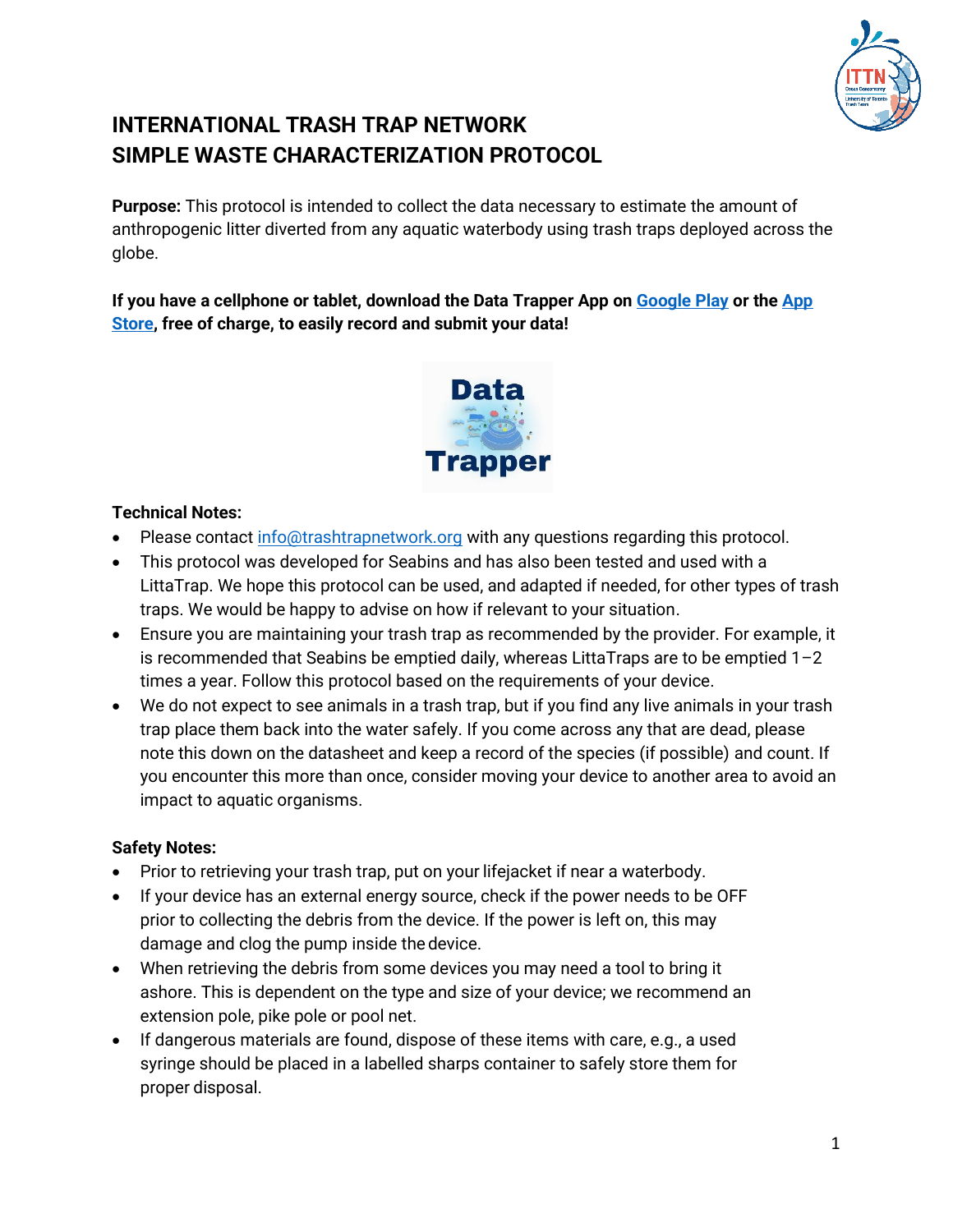

### **Materials:**

## **Safety Equipment**

| <b>Item</b>             | <b>Recommended Materials</b>   | <b>Notes</b>                            |
|-------------------------|--------------------------------|-----------------------------------------|
| Life jacket             | No specific type required      |                                         |
| Gloves                  | Gardening or dishwashing       | Strong and reusable                     |
|                         | gloves                         | Enable protection from sharp debris     |
| <b>Sharps Container</b> | Yogurt container or butter tub | Any plastic container with a secure lid |
|                         |                                | Must be clearly labelled as 'Sharps'    |
| <b>Extension pole</b>   | Extension pole or pike pole    | Requirement dependent on type of        |
|                         |                                | trash trap                              |
|                         |                                | Used to retrieve trash trap from        |
|                         |                                | waterway                                |
| Weather precautions     | Sunscreen, water, hat,         |                                         |
|                         | sunglasses                     |                                         |
| <b>First Aid Kit</b>    | No specific type required      |                                         |

#### **Waste Characterization**

| <b>Item</b>               | <b>Recommended Materials</b>  | <b>Notes</b>                         |
|---------------------------|-------------------------------|--------------------------------------|
| Copy of simple waste      | Find a copy on                |                                      |
| characterization protocol | https://oceanconservancy.org/ |                                      |
|                           | ittn                          |                                      |
| <b>Trash Scale</b>        | Luggage or fish scale, i.e.   | Requires a hook or clasp to hold the |
|                           | https://www.walmart.com/ip/   | catch bag                            |
|                           | N1-Digital-Hanging-Luggage-   | Allows for measurement in Kilograms  |
|                           | Scale-Portable-Handheld-      |                                      |
|                           | Baggage-Scale-88-Pounds-2-    |                                      |
|                           | Pack-New/377710866            |                                      |
| Digital camera or cell    | No specific type required     |                                      |
| phone camera              |                               |                                      |
|                           |                               |                                      |
| Garbage bags              | No specific type required     | Large and strong enough to hold      |
|                           |                               | debris collected by the trash trap   |
| Data Trapper App          | Download from Google Play or  |                                      |
|                           | the App Store                 |                                      |

### **Additional materials if not using the App**

| Item                    | <b>Recommended Materials</b>                                                      | <b>Notes</b> |
|-------------------------|-----------------------------------------------------------------------------------|--------------|
| Clipboard               | No specific type required                                                         |              |
| <b>Paper Datasheets</b> | Find a copy on<br>https://oceanconservancy.org/ittn;<br>print on waterproof paper |              |
| Pencil/Pen              | No specific type required                                                         |              |